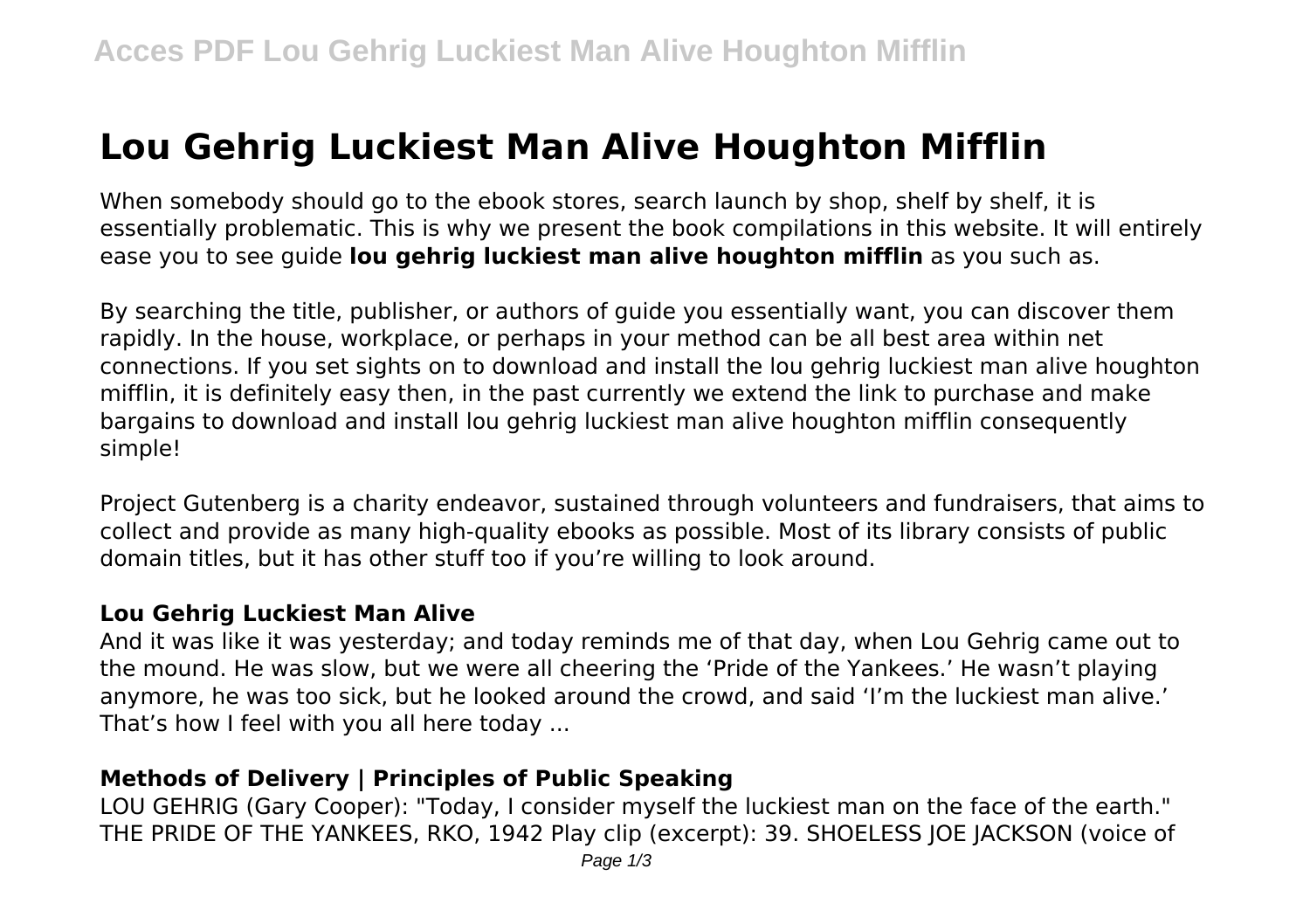Ray Liotta): "If you build it, he will come." FIELD OF DREAMS, Universal, 1989 Play clip (excerpt): 40.

#### **100 Greatest Quotes in Movies - AFI - Filmsite.org**

On May 2, 1939, Lou Gehrig took himself out of the New York Yankees lineup, ending his consecutive games played streak at 2,130. Two months later, on Lou Gehrig Day at Yankee Stadium, Gehrig bid farewell to baseball, with an iconic speech, declaring: "Today, I consider myself the luckiest man on the face of the earth." Gehrig's #4 was ...

## **MLB History From the Year You Were Born| Stacker**

Mourners gathered at a memorial for Princess Diana outside Kensington Palace after her death in 1997. Credit Santiago Lyon/Associated Press . She was born Lady Diana Spencer, the daughter of  $an \ldots$ 

## **Upton Sinclair, Whose Muckraking Changed the Meat Industry**

Das American Film Institute (AFI) ist eine unabhängige und gemeinnützige US-amerikanische Organisation mit Sitz in Hollywood, Los Angeles.Es wurde 1965 durch ein Mandat des damaligen amerikanischen Präsidenten Lyndon B. Johnson ins Leben gerufen und 1967 gegründet.. Das Institut verfolgt drei Hauptziele: das Vermächtnis des amerikanischen Filmes zu garantieren

## **American Film Institute – Wikipedia**

Some of these events include: Lou Gehrig's "Luckiest Man Alive" Speech (July 4, 1939); Babe Ruth's "Final Visit to Yankee Stadium" (June 11, 1948); Joe Louis vs. Max Schmeling heavyweight title bout (June 19, 1936, Schmeling won), the 1958 NFL Championship between the New York Giants and the Baltimore Colts and Muhammad Ali's title defense ...

## **Upper Deck Company - Wikipedia**